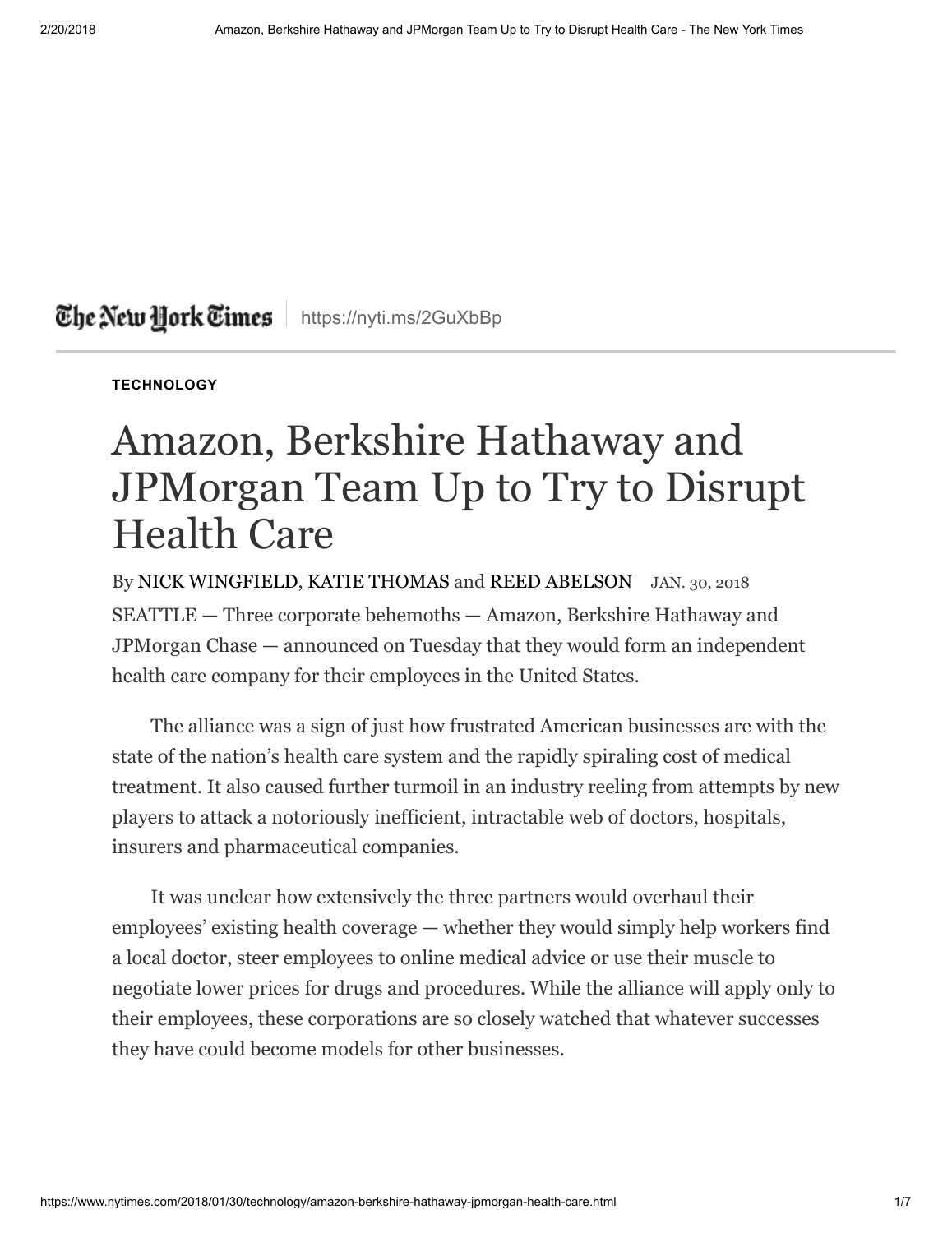Major employers, from Walmart to Caterpillar, have tried for years to tackle the high costs and complexity of health care, and have grown increasingly frustrated as Congress has deadlocked over the issue, leaving many of the thorniest issues to private industry. About 151 million [Americans](https://www.kff.org/health-costs/report/2017-employer-health-benefits-survey/view/print/) get their health insurance from an employer.

(Why will health care be so difficult for these [companies](https://www.nytimes.com/2018/01/30/upshot/can-amazon-and-friends-handle-health-care-theres-reason-for-doubt.html) to untangle? Analysis from The Upshot.)

But Tuesday's announcement landed like a thunderclap — sending stocks for insurers and other major health companies tumbling. Shares of health care companies like UnitedHealth Group and Anthem plunged on Tuesday, dragging down the broader stock market.

That weakness reflects the strength of the new entrants. The partnership brings together Amazon, the online retail giant known for disrupting major industries; Berkshire Hathaway, the holding company led by the billionaire investor Warren E. Buffett; and JPMorgan Chase, the largest bank in the United States by assets.

They are moving into an industry where the lines between traditionally distinct areas, such as [pharmacies,](https://www.nytimes.com/2017/12/03/business/dealbook/cvs-is-said-to-agree-to-buy-aetna-reshaping-health-care-industry.html) insurers and providers, are increasingly blurry. CVS Health's deal last month to buy the health insurer Aetna for about \$69 billion is just one example of the changes underway. Separately, Amazon's [potential](https://www.nytimes.com/2017/10/27/technology/amazon-pharmacy-drugs.html) entry into the pharmacy business continues to rattle major drug companies and distributors.

(Here's a look at how even the threat of [Amazon's](https://www.nytimes.com/interactive/2017/12/22/business/amazon-stocks.html) entry into an industry can rattle stocks.)

The companies said the initiative, which is in its early stages, would be "free from profit-making incentives and constraints," but did not specify whether that meant they would create a nonprofit organization. The tax implications were also

unclear because so few details were released. 4 ARTICLES REMAINING

[SUBSCRIBE](https://ad.doubleclick.net/ddm/trackclk/N296811.6440THENEWYORKTIMESCOMPA/B20703495.213966885;dc_trk_aid=412947383;dc_trk_cid=97487385;dc_lat=;dc_rdid=;tag_for_child_directed_treatment=) NOW [Subscriber](https://www.nytimes.com/2018/01/30/technology/amazon-berkshire-hathaway-jpmorgan-health-care.html) login

Jamie Dimon, the chief executive of JPMorgan Chase, said in a statement that the effort could eventually be expanded to benefit all Americans.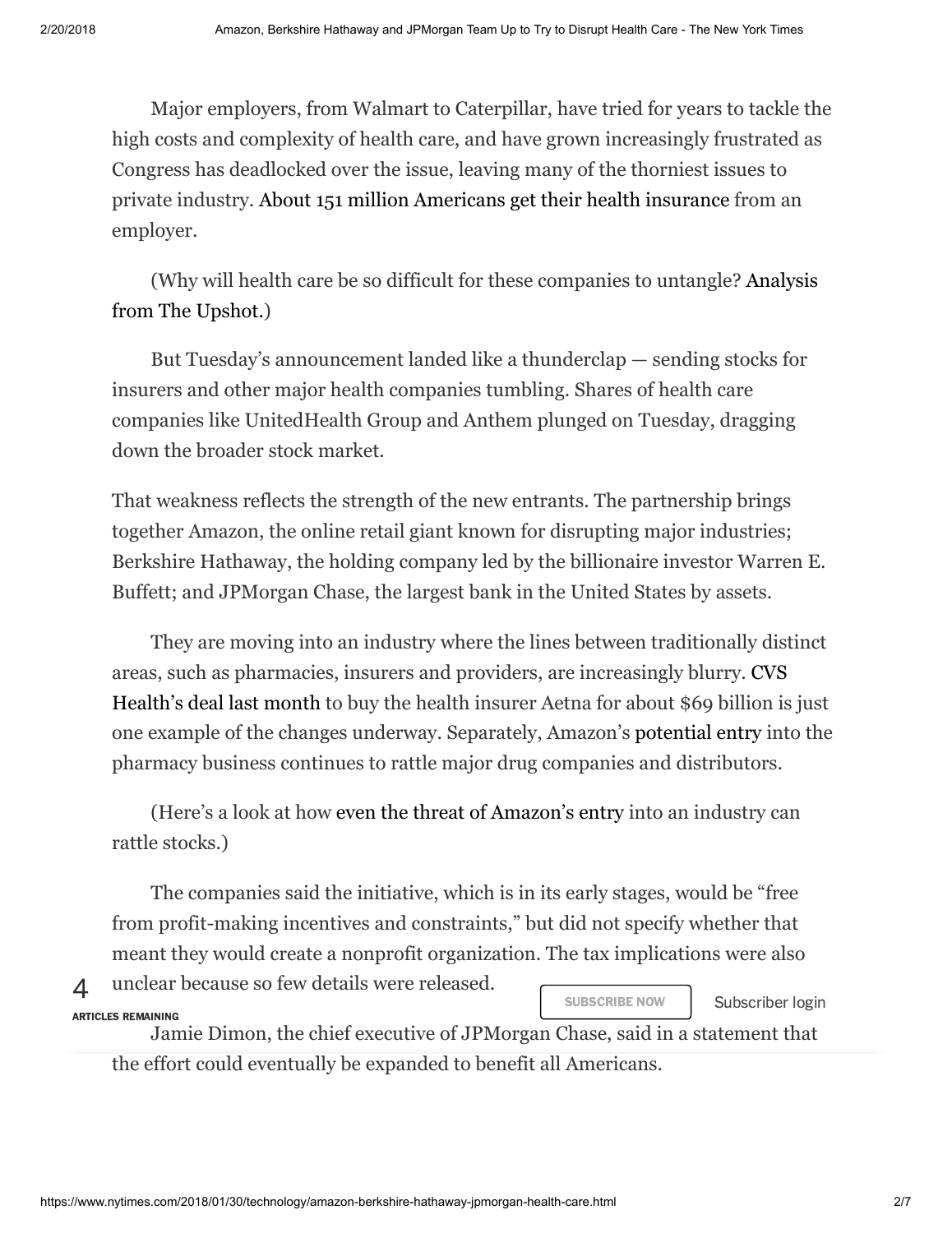"The health care system is complex, and we enter into this challenge open-eyed about the degree of difficulty," Jeff Bezos, Amazon's founder and chief executive, said in a [statement](https://www.businesswire.com/news/home/20180130005676/en/Amazon-Berkshire-Hathaway-JPMorgan-Chase-partner-U.S.). "Hard as it might be, reducing health care's burden on the economy while improving outcomes for employees and their families would be worth the effort."

The announcement touched off a wave of speculation about what the new company might do, especially given Amazon's extensive reach into the daily lives of Americans — from where they buy their paper towels to what they watch on television. It follows speculation that the company, which recently purchased the grocery chain Whole Foods, might use its stores as locations for pharmacies or clinics.

(We asked health care experts to imagine what the three [corporations](https://www.nytimes.com/2018/01/30/business/amazon-health-care-plan-reaction.html) might do.)

"It could be big," Ed Kaplan, who negotiates health coverage on behalf of large employers as the national health practice leader for the Segal Group, said of the announcement. "Those are three big players, and I think if they get into health care insurance or the health care coverage space, they are going to make a big impact."

But others were less sure, noting that the three companies — which, combined, employ more than one million people — might still hold little sway over the largest insurers and pharmacy benefit managers, who oversee the benefits of tens of millions of Americans.

"This is not news in terms of jumbo employers being frustrated with what they can get through the traditional system," said Sam Glick of the management consulting firm Oliver Wyman in San Francisco. He played down the notion that the three partners would have more success getting lower prices from hospitals and doctors. "The idea that they could have any sort of negotiation leverage with unit cost is a pretty far stretch."

Even the three companies don't seem to be sure of how to shake up health care. People briefed on the plan, who asked for anonymity because the discussions were private, said the executives decided to announce the initiative while still a concept in part so they can begin hiring staff for the new company.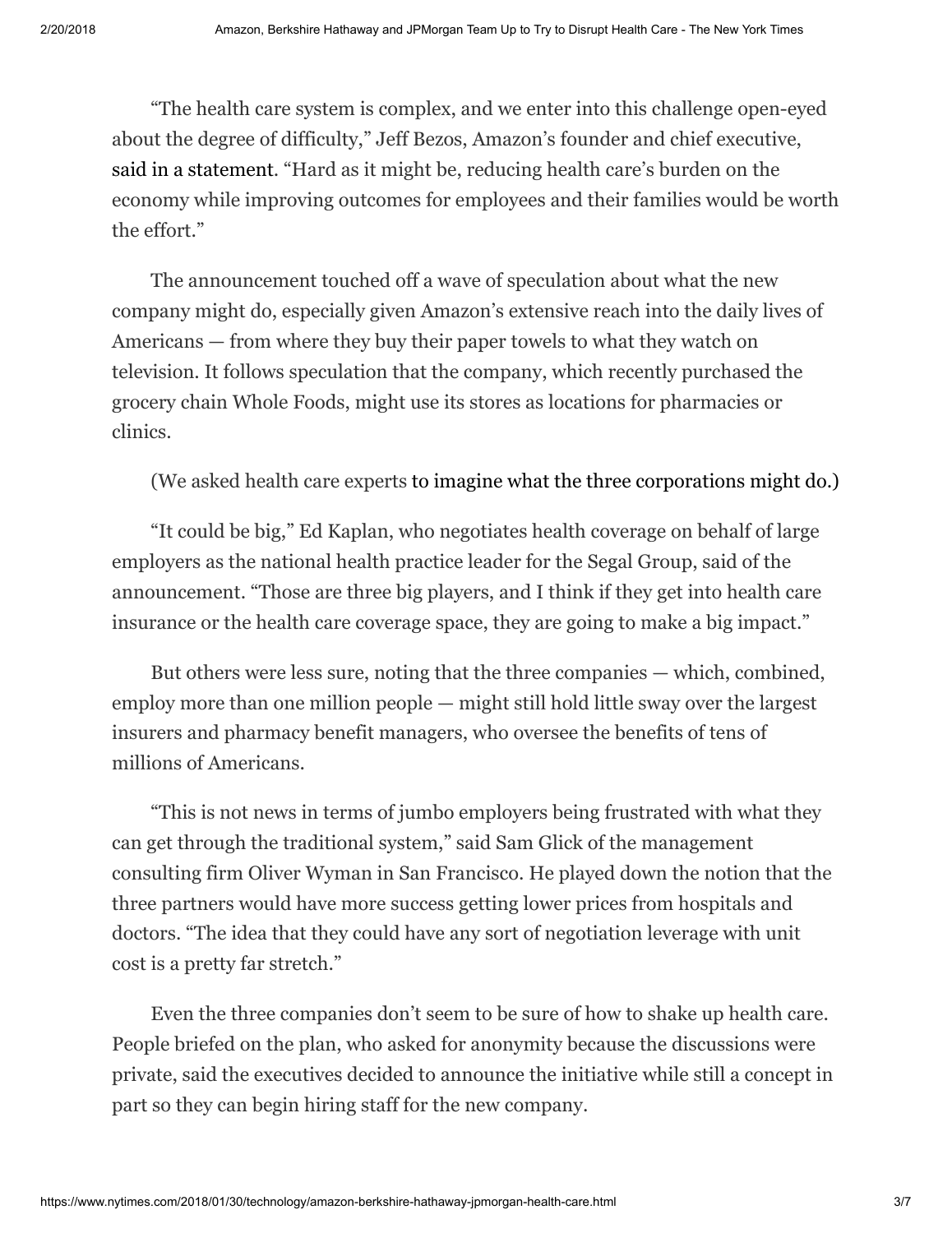Three people familiar with the partnership said it took shape as Mr. Bezos, Mr. Buffett, and Mr. Dimon, who are friends, discussed the challenges of providing insurance to their employees. They decided their combined access to data about how consumers make choices, along with an understanding of the intricacies of health insurance, would inevitably lead to some kind of new efficiency — whatever it might turn out to be.

"The ballooning costs of health care act as a hungry tapeworm on the American economy," Mr. Buffett said in the statement. "Our group does not come to this problem with answers. But we also do not accept it as inevitable."

Over the past several months, the three had met formally — along with Todd Combs, an investment officer at Berkshire Hathaway who is also on JPMorgan's board — to discuss the idea, according to a person familiar with Mr. Buffett's thinking.

The three chief executives saw one another at the Alfalfa Club dinner in Washington on Saturday, but by then each had already had dozens of conversations with the small in-house teams they had assembled. The plan was set.

Mr. Buffett's motivation stems in part from conversations he has had with two people close to him who have been diagnosed with multiple sclerosis, according to the person. Mr. Buffett, the person said, believes the condition of the country's health care system is a root cause of economic inequality, with wealthier people enjoying better, longer lives because they can afford good coverage As Mr. Buffett himself has aged — he is  $87$  — the contrast between his moneyed friends and others has grown starker, the person said.

The companies said they would initially focus on using technology to simplify care, but did not elaborate on how they intended to do that or bring down costs. One of the people briefed on the alliance said the new company wouldn't replace existing health insurers or hospitals.

Planning for the new company is being led by Marvelle Sullivan Berchtold, a JPMorgan managing director who was previously head of the Swiss drugmaker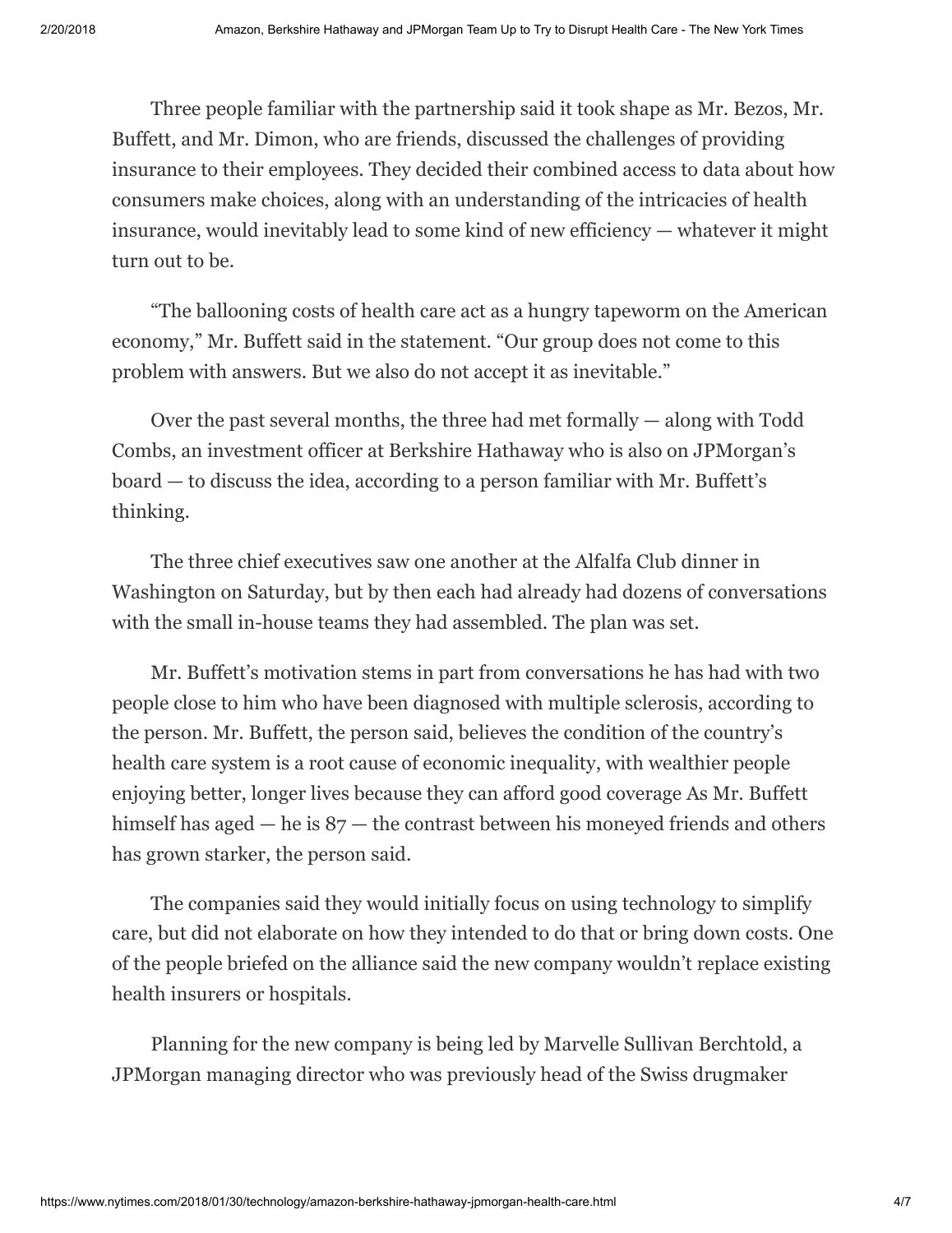Novartis's mergers and acquisitions strategy; Mr. Combs; and Beth Galetti, a senior vice president at Amazon.

One potential avenue for the partnership might be an online health care dashboard that connects employees with the closest and best doctor specializing in whatever ailment they select from a drop-down menu. Perhaps the companies would strike deals to offer employee discounts with service providers like medical testing facilities.

"Each of those companies has extensive experience using transformative technology in their own businesses," said John Sculley, the former chief executive of Apple who is now chairman of a health care start-up, RxAdvance. "I think it's a great counterweight to what government leadership hasn't done, which is to focus on how do we make this health care system sustainable."

Erik Gordon, a professor at the University of Michigan's Ross School of Business, predicted that the companies would attempt to modernize the cumbersome process of doctor appointments by making it more like booking a restaurant reservation on OpenTable, while eliminating the need to regularly fill out paper forms on clipboards.

"I think they will bring the customer-facing, patient-facing thing into your smartphone," he said.

Amazon has long been mentioned by health care analysts and industry executives as a potential new player in the sector. While the company has remained quiet about its plans, some analysts noted that companies often use their own employees as a testing ground for future initiatives.

The entry of Amazon and its partners adds to the upheaval in an industry where much is changing, from government programs after the overhaul of the tax law to the uncertain future of the Affordable Care Act. All the while, medical costs have persistently been on the rise.

Nationwide, average premiums for family coverage for employees rose to \$18,764 last year, an increase of 19 percent since 2012, according to the Kaiser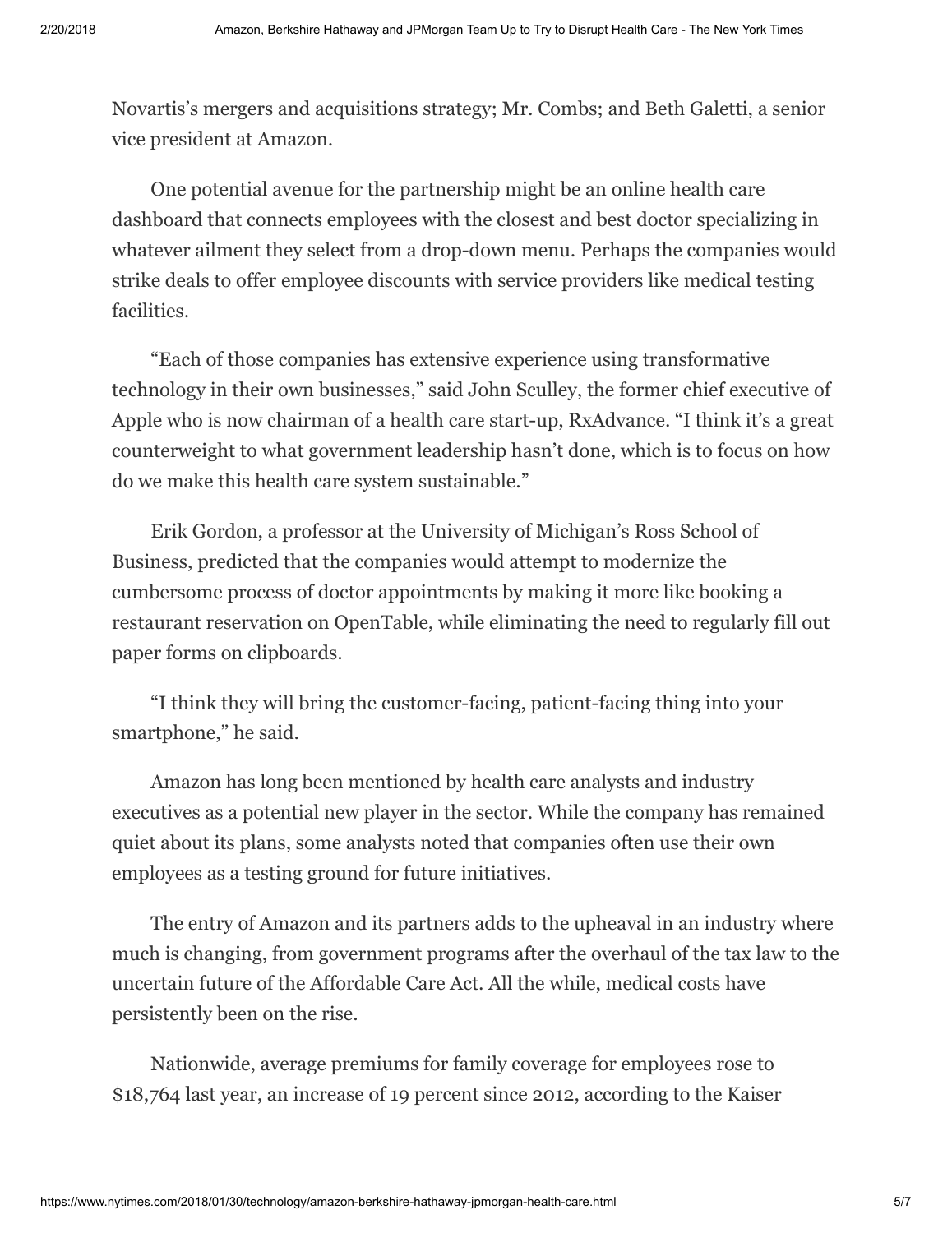Family Foundation. Workers are increasingly paying a greater share of those costs they now pay 30 percent of the premium, in addition to high deductibles and growing co-payments.

"Our members' balance sheets speak for themselves — health care is a growing cost at a time when other costs are either not rising or falling," said Robert Andrews, chief executive of the Healthcare [Transformation](http://www.htahealth.com/) Alliance, a group of 46 companies, including Coca-Cola and American Express, that have banded together to lower health care costs.

Other major employers have also sought more direct control over their employees' health care. Walmart [contracted](http://www.cleveland.com/healthfit/index.ssf/2012/10/wal-mart_to_send_employees_to.html) with groups like the Cleveland Clinic, Mayo and Geisinger, among others, to take care of employees who need organ transplants and heart and spine care. Caterpillar, the construction equipment [manufacturer,](https://www.bloomberg.com/news/articles/2017-03-03/drug-costs-too-high-fire-the-middleman) sets its own rules for drug coverage, which it has said saves it millions of dollars per year, even though it still uses a pharmacy benefit manager to process its claims.

Suzanne Delbanco, the executive director for the Catalyst for Payment Reform, a nonprofit group that mainly represents employers, said controlling rising prices is especially hard in markets where a local hospital or medical group dominates. While some have tried to tackle the issue in different ways, like sending employees with heart conditions to a specific group, "it's piecemeal," she said.

She added, "There are so many opportunities to do this better."

The issue is not solely a 21st-century concern: In 1915, Henry Ford became increasingly worried about the quality of health care available to his growing work force in Detroit, so he opened the Henry Ford [Hospital.](https://www.henryford.com/about/culture/history/hfhs/beginning) It is still in existence today.

*Follow Nick Wingfield, Katie Thomas and Reed Abelson on Twitter: [@nickwingfield](https://www.twitter.com/nickwingfield) and [@katie\\_thomas](https://www.twitter.com/katie_thomas) and [@reedabelson.](https://twitter.com/reedabelson)*

Nick Wingfield reported from Seattle, Katie Thomas from Chicago and Reed Abelson from San Francisco. Michael J. de la Merced contributed reporting from London, and Emily Flitter from New York.